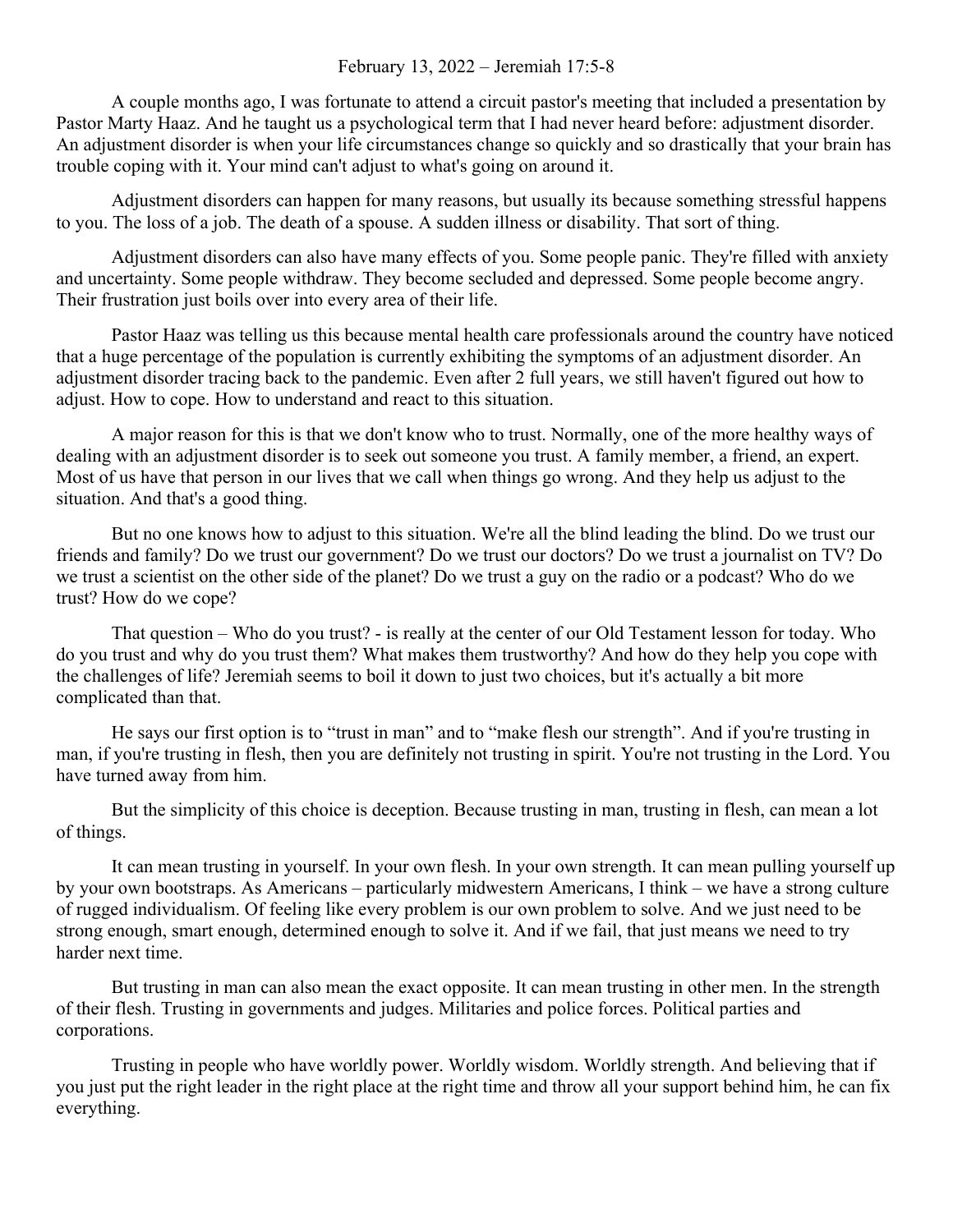Yet, according Jeremiah, trusting in yourself, trusting in other men, trusting in any worldly thing, is a curse. Something that brings a curse upon you. And its not just because it has turned you away from the Lord.

Jeremiah compares it to being a shrub in the desert. You might expect that a desert shrub is a hardy plant. I mean, it's living in the desert, after all. But desert shrubs actually weren't all that hardy.

No, the desert shrubs of Palestine tend to be quick growing, quick dying plants. They spring up in the rainy season, bloom quickly, scatter their seeds, and then die as soon as the rains stop. They grow so quickly, they don't even have time to put down roots. A strong gust of wind will rip them right out of the ground.

Trusting in man and in flesh makes you a desert shrub. Because worldly power is fleeting. Just as the lives of mortal men themselves are fleeting. To be perfectly blunt, human being don't live long enough to do much good, even if we could.

And we can't. Because the place where we dwell is a parched wilderness. It's an uninhabited salt land. Have you ever seen a picture of the Dead Sea? The land around it absolutely bare dirt and rock. It's so encrusted with salt that almost nothing will grow in it, just as almost nothing can live in the water of the Dead Sea itself.

This sinful earth is a parched wilderness. It is an uninhabited salt land. Devoid of spiritual life. Full of death and decay. You will never find life and goodness from your own strength or the strength of others or any worldly power. There's just too much sin and death encrusted over this world for anything good to grow.

Which is why trusting in the Lord is such a blessing. Because when you trust in the Lord – when your trust is the Lord – you're no longer trusting in yourself or in any worldly power. Which means you're planted somewhere completely new.

You're no longer a desert shrub that sprang up by chance in a parched, salt land. No, you're a tree. A tree that has been intentionally, lovingly planted by fresh water. In a great location, where your roots can dig deep into the soil. Stretch far out into the stream.

You are a tree planted by living water. By baptismal water. By the sacred flood that purifies you from all sin. That keeps you refreshed when heat comes, so that your leaves never dry up. That keeps you from becoming anxious in years of drought, so that you don't cease to bear fruit.

Which is a wonderful image that Jeremiah paints for us. But what exactly does that mean in concrete terms? What does it look like to be a tree planted by water?

Well, it looks like Jesus. You see, if we're trees planted by baptismal waters, then we are connected to Christ through baptism. And Jeremiah refers to Jesus as a tree as well. He is the righteous branch of David's tree. *"A king who will deal wisely, and shall execute justice and righteousness in the land. In his days Judah will be saved, and Israel will dwell securely. And this is the name by which he will be called: 'The Lord is our righteousness.'"*

And yet, is that what Jesus did during his life? Well, yes and no. In worldly terms, absolutely not. Nothing that Jesus did was kingly. He was the son of peasants. He lived as an itinerant preacher, living off the generosity of others. He was arrested, crucified, and buried in someone else's grave. There was nothing kingly about him, in worldly terms.

But that shouldn't surprise us. Because, as Jeremiah just pointed out, worldly power is a curse, not a blessing. There's nothing trustworthy about it. And there would be no reason to trust in Jesus if that's all that he offered to us.

No, what Jesus offers is something far greater. He offers us resurrection from the dead. He offers us eternal life. He offers us a kingdom that is not of this world.